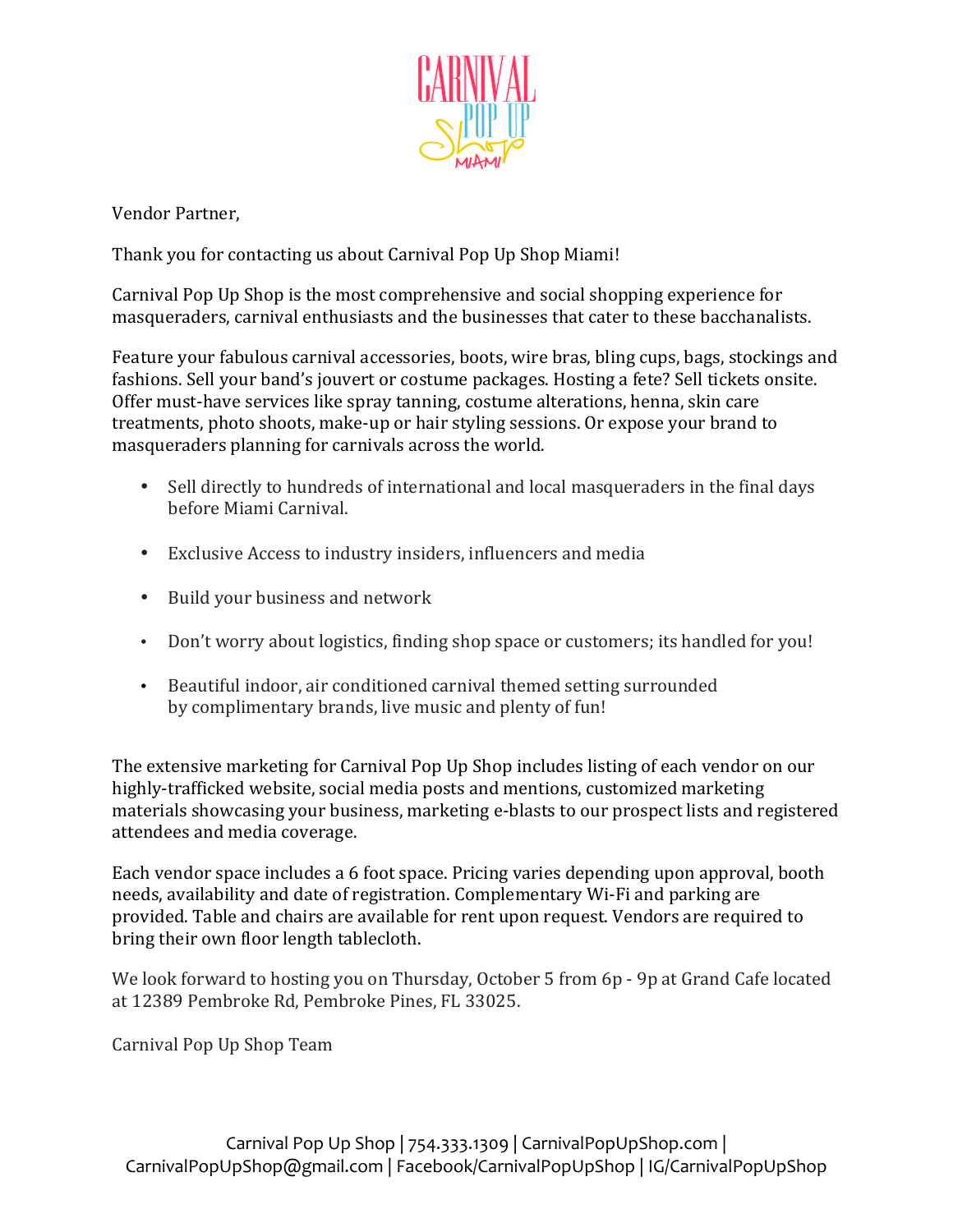|                                                 | <b>BAG SPONSOR</b>                                                                                                   | <b>SINGLE BOOTH</b>                                                                                                  | <b>EVENT SPONSOR</b>                                                                                          |
|-------------------------------------------------|----------------------------------------------------------------------------------------------------------------------|----------------------------------------------------------------------------------------------------------------------|---------------------------------------------------------------------------------------------------------------|
| <b>Early Registration</b><br>Paid by Sept 1     | \$50                                                                                                                 | \$100                                                                                                                | \$500.00                                                                                                      |
| <b>Late Registration</b><br><b>After Sept 1</b> | \$75                                                                                                                 | \$125                                                                                                                |                                                                                                               |
|                                                 | Your material, samples, or<br>products inserted into<br>attendee bags                                                | 6 foot space                                                                                                         | 10 foot space, with category<br>exclusivity                                                                   |
|                                                 | Free parking                                                                                                         | Free parking                                                                                                         | Free parking                                                                                                  |
|                                                 | 2 vendors passes                                                                                                     | 2 vendors passes                                                                                                     | 4 vendors passes                                                                                              |
|                                                 | Your own co-branded<br>marketing materials<br>promoting your company's<br>presence at Carnival Pop<br><b>Up Shop</b> | Your own co-branded<br>marketing materials<br>promoting your company's<br>presence at Carnival Pop<br><b>Up Shop</b> | Your own co-branded<br>marketing materials<br>promoting your company's<br>presence at Carnival Pop Up<br>Shop |
|                                                 | Social media mentions on<br>@CarnivalPopUpShop<br>Facebook & Instagram                                               | Social media mentions on<br>@CarnivalPopUpShop<br>Facebook & Instagram                                               | Social media mentions on<br>@CarnivalPopUpShop<br>Facebook & Instagram                                        |
|                                                 | Inclusion on<br>CarnivalPopUpShop.com<br>merchant page                                                               | Inclusion on<br>CarnivalPopUpShop.com<br>merchant page                                                               | Inclusion on<br>CarnivalPopUpShop.com<br>merchant page                                                        |
|                                                 | Inclusion in dedicated<br>prospect marketing e-<br>blasts and confirmed guest<br>e-blasts                            | Inclusion in dedicated<br>prospect marketing e-<br>blasts and registered guest<br>e-blasts                           | Inclusion in dedicated<br>prospect marketing e-blasts<br>and confirmed guest e-<br>blasts                     |
|                                                 |                                                                                                                      | Free access to electricity,<br>with early registration                                                               | Premium booth placement<br>near stage or entrance +<br>electric and table are<br>included.                    |
|                                                 |                                                                                                                      | Table available for rent for<br>\$10                                                                                 | Your material, samples, or<br>products inserted into<br>attendee bags                                         |
|                                                 |                                                                                                                      | Wi-Fi included                                                                                                       | Attendee leads provided<br>within 48 hours after event                                                        |
|                                                 |                                                                                                                      |                                                                                                                      | Demo/Intro on stage up to<br>2 minutes.                                                                       |
|                                                 |                                                                                                                      |                                                                                                                      | Table included                                                                                                |
|                                                 |                                                                                                                      |                                                                                                                      | Wi-Fi included                                                                                                |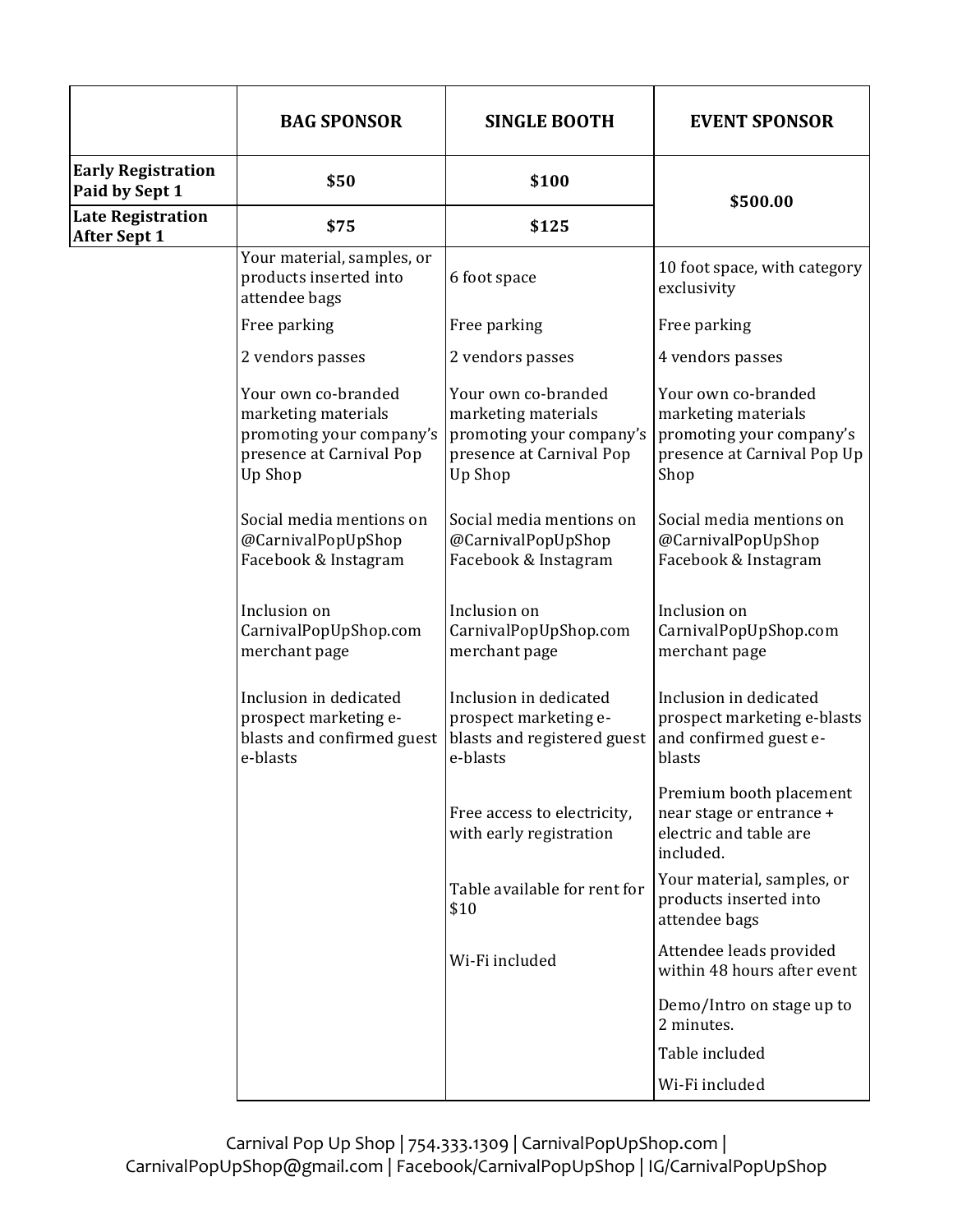## **SET UP TIME** :

- Setup:  $4:00p 5:30p$
- $\cdot$  Event Hours: 6:00pm 9:00pm
- Move Out: 9:00pm

A move-in kit with additional details will be emailed to you one week prior to the show.

## **Important terms:**

 $\Box$  Payment in full + signed contract is required to reserve your space.

For cancellations less than 3 days prior to the date of the show, refund will be forfeited. If cancellation is received more than 3 days in advance, the fee will be refunded, less transmittal fee.

To help protect the investment made by all vendor participants, we ask that you refrain from promoting any other companies at your booth. This includes, but is not limited to: other company's signage, literature, business cards, brochures, attire, publications and postcards. We ask that you use this space to promote your company's services and products only. If additional promotions are found at your booth, Carnival Pop Up Shop has the right to confiscate these materials until the end of the event and you will lose the rights to all leads from the show. Thank you for understanding our efforts to give our paid participants the exposure from the shows. If you would like more information or clearance for a certain request, please contact the Carnival Pop Up Shop staff.

 $\_$  A move-in kit will be emailed to you one week prior to the show. Be sure to provide a working email address that you will check on a regular basis to ensure that all correspondence is received in regards to the show.

We expect vendors to promote their presence at the event, especially via word of mouth, digital media platforms such as social media pages, website, email blasts, online storefronts, etc.

\_\_\_\_\_\_\_ You must provide all materials for your booth. No tents allowed. Tables are available for rent at a fee of \$10 USD each. All supplies, extension cords, etc. must be provided by YOU, the vendor, and is not the responsibility of Carnival Pop Up Shop or the host site.

\_\_\_\_\_\_\_ Vendors are asked to provide a door prize to be given away at the show. Some ideas are: gift certificates, gifts, free services, etc. No 'discounts off' of products or services will be used as door prizes. Please be as creative as you can in representing your company with this gift.

Breakdown starts at 9 p.m., no earlier.

\_\_\_\_\_\_\_\_ Vendor shall be solely responsible for obtaining any necessary insurance, licenses or permits.

Carnival Pop Up Shop | 754.333.1309 | CarnivalPopUpShop.com | CarnivalPopUpShop@gmail.com | Facebook/CarnivalPopUpShop | IG/CarnivalPopUpShop